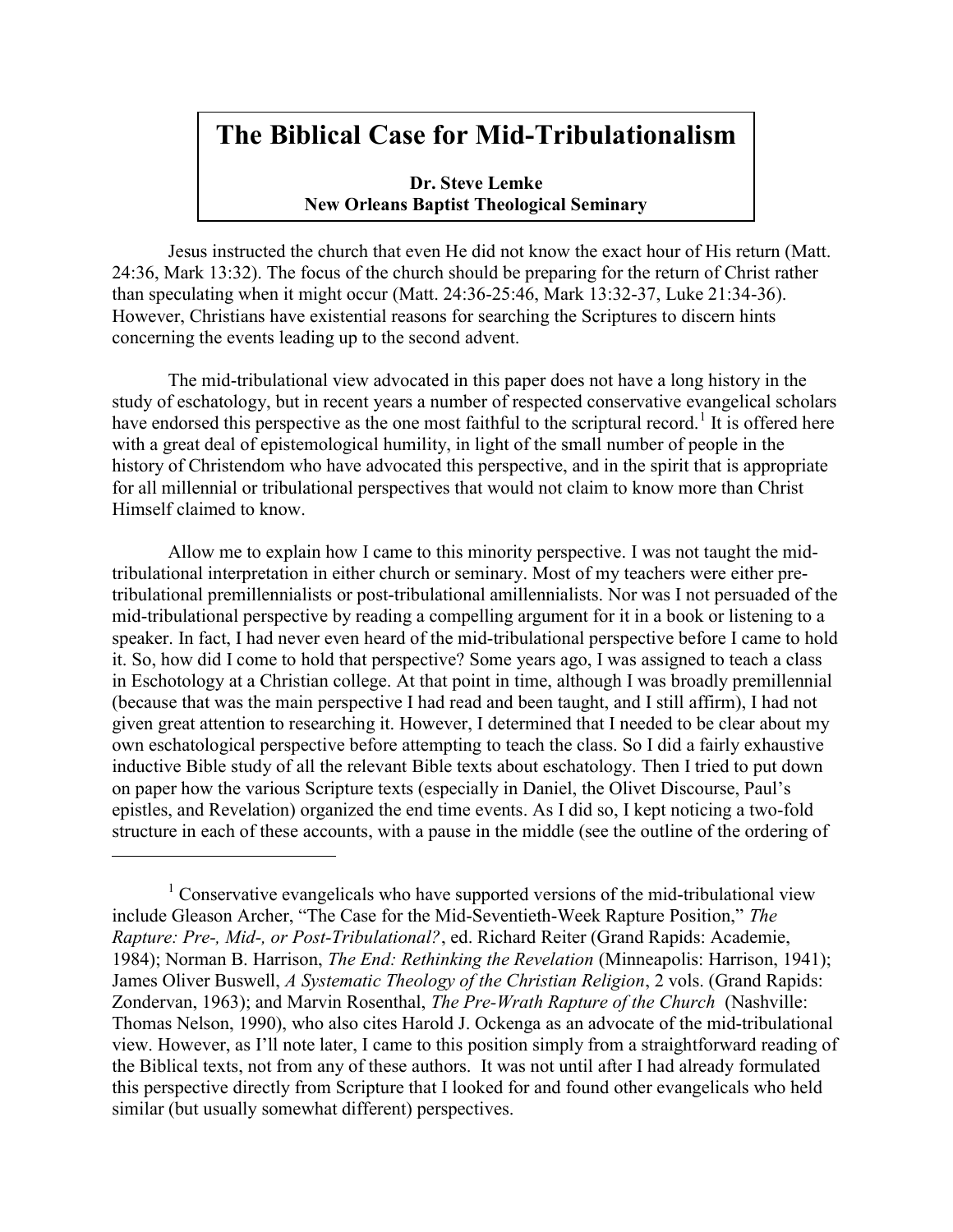these texts at the end of this paper). I was also struck by the repeated reference in eschatological passages to a time period of about three and a half years (Dan. 7:25; 9:24, 27; 12:7, 11-12; Rev.  $(12.14)^2$ . Why this repeated specific time in both the Old and New Testament? So it seemed to me that the mid-tribulational view best accounted for and harmonized this biblical data, better than any of the alternative views (although not in exactly the same way as some of the midtribulational advocates whom I later read). Since coming to the mid-tribulational perspective, I have been surprised to find many other people who have independently come to that perspective. However, since mid-tribulationalism is such a minority view within Bible and Theology scholars throughout Christian history, I do not hold this view dogmatically, but with humility. I'll rejoice whenever the Lord comes for believers, but the biblical evidence leads me to expect a midtribulational rapture. I hope you'll find this evidence compelling as well.

#### Hermeneutical Presuppositions

 All millennial and tribulational views are based upon a particular set of hermeneutical presuppositions which inform those perspectives. The following are the hermeneutical presuppositions of this proposal:

- (1) All Scripture is divinely inspired. Therefore, all texts relevant to the tribulation will be given approximately equal weight, rather than relying on one passage alone.
- (2) All biblical prophecy is true. All the events described in biblical prophecy will come to pass, although their significance or proper interpretation may not be discerned by the people at that time.
- (3) Scripture is the best clue to interpret Scripture. Therefore, this study attempts to harmonize the key eschatological passages concerning the millennium and tribulation into a single synoptic picture.
- (4) There is an essential unity between the Old Testament and the New Testament. However, the New Testament eschatological accounts are more precise and detailed. Therefore, this perspective will attempt to harmonize the Old Testament and New Testament accounts. Old Testament prophecies will be viewed as having meaning within their own historical setting, but these prophecies may have a dual fulfillment or be typologically duplicated in later events. Greater predictive weight will be given to passages so understood by New Testament writers.
- (5) All biblical language has ontological referents; that is, the words point to realities beyond themselves. Therefore, while acknowledging the symbolism inherent in apocalyptic literature, this view assumes that even apocalyptic passages refer to realities rather than merely allegory, myth, or fable. The language should be understood by its plain sense

<sup>&</sup>lt;sup>2</sup> The phrase "time, times, and half a time" in Dan. 7:25, 12:7, and Rev. 12:14 is commonly understood to mean 3.5 years. Likewise, the "42 months" in Rev. 11:2 and 13:5 is also 3.5 years. The 1,290 days in Dan. 12:11 and the 1,335 days in Dan 12:12, though describing different specific timelines, also approximate 3.5 years.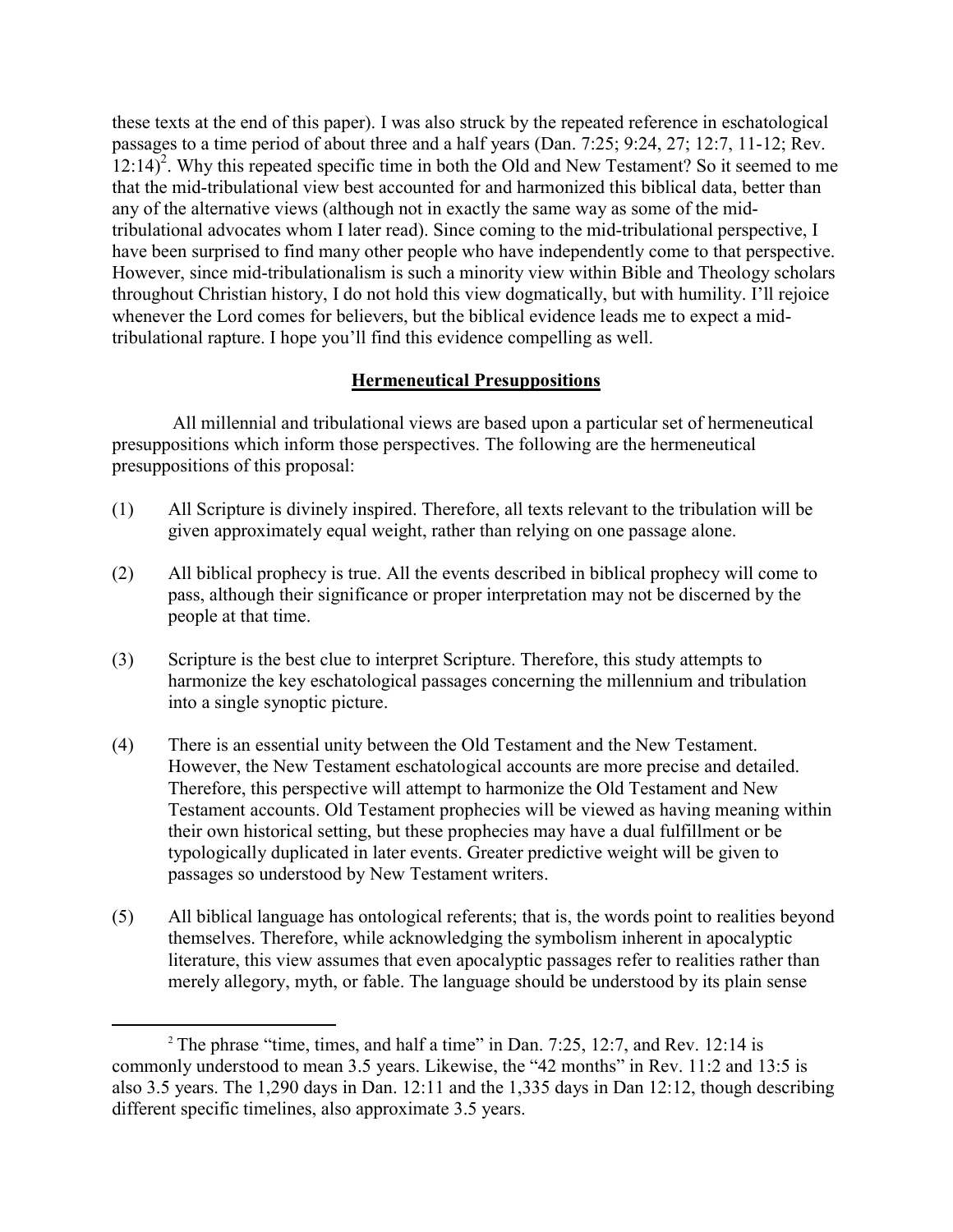meaning and in chronological order, unless clear markers indicate otherwise.

(6) Biblical interpreters should put themselves under the authority of Scripture, rather than to impose an external agenda or pattern upon it. Therefore, this study will not impose the interpretive framework of any particular millennial view on Scripture, but will allow Scripture to speak for itself.

#### An Outline of the Mid-Tribulational View

This reading of the biblical accounts interprets the events surrounding the return of Christ to take place in this order:

- (1) The events of the end will be preceded by the signs of the end, as indicated in the Eschatological Discourse (Matt. 24:1-18, 29-31; Mark 13:1-23, 24-27; Luke 21:5-24, 25- 28). This twofold division is paralleled in both Daniel (Dan. 7:25, 9:24-27, 12:7-12) and in Revelation (Rev. 11:2-3, 12:6, 12:14, 13:5). The division in half is also represented by the distinctive narratives contained in the scroll (Rev. 5:1) and the little scroll (Rev. 10:1). The first scroll describes the signs of the end, in which the seven seals (Revelation 5-9) precisely parallel the signs of the end in the Eschatological Discourse; the little scroll describes the events of the end (Revelation 10-22).
- (2) The signs of the end will inaugurate the tribulation, described in Revelation as the seven seals and the seven trumpets (Revelation 5-9). The tribulation will involve suffering and difficulty for believers and unbelievers alike, although Christians will be spared the wrath of God (Rom. 5:9). This tribulation will last three and one half years (Dan. 7:25, 9:24-27, 12:7-12; Rev. 11:2-3, 12:6, 12:14, 13:5). It is possible that the three and one half years may symbolize an indefinite period, although the accounts seem to specify a very specific period even to the number of days. At any rate, there will be a period marked off for the tribulation.

Because the signs of the end are events that happen periodically to some degree at all times, the precise moment of the beginning of the tribulation will probably not be clear even to those who are undergoing it. The gradual worsening of events may be suggestive but not obvious that one is in the tribulation. We may be in the tribulation now. However, like a frog in a slowly heated pot, those undergoing the tribulation may not discern the meaning of the events. The beginning of the tribulation would not be clearly noticed, thus no one would be able to set accurately the date of the events of the end based on the date of the beginning of the signs of the end. Therefore, one should expect the imminent return of Christ at any time.

(3) When all the signs of the end spoken of in all the eschatology passages (Daniel, Eschatological Discourse, Thessalonians, and Revelation) have been fulfilled, the events of the end will begin. The events of the end will be inaugurated with the shout of the archangel, the return of Jesus Christ in clouds with great glory, and the premillennial rapture of the church. The striking similarity of the language used and events described in Revelation 14, Daniel, the Eschatological Discourse, and 1 Thessalonians makes it clear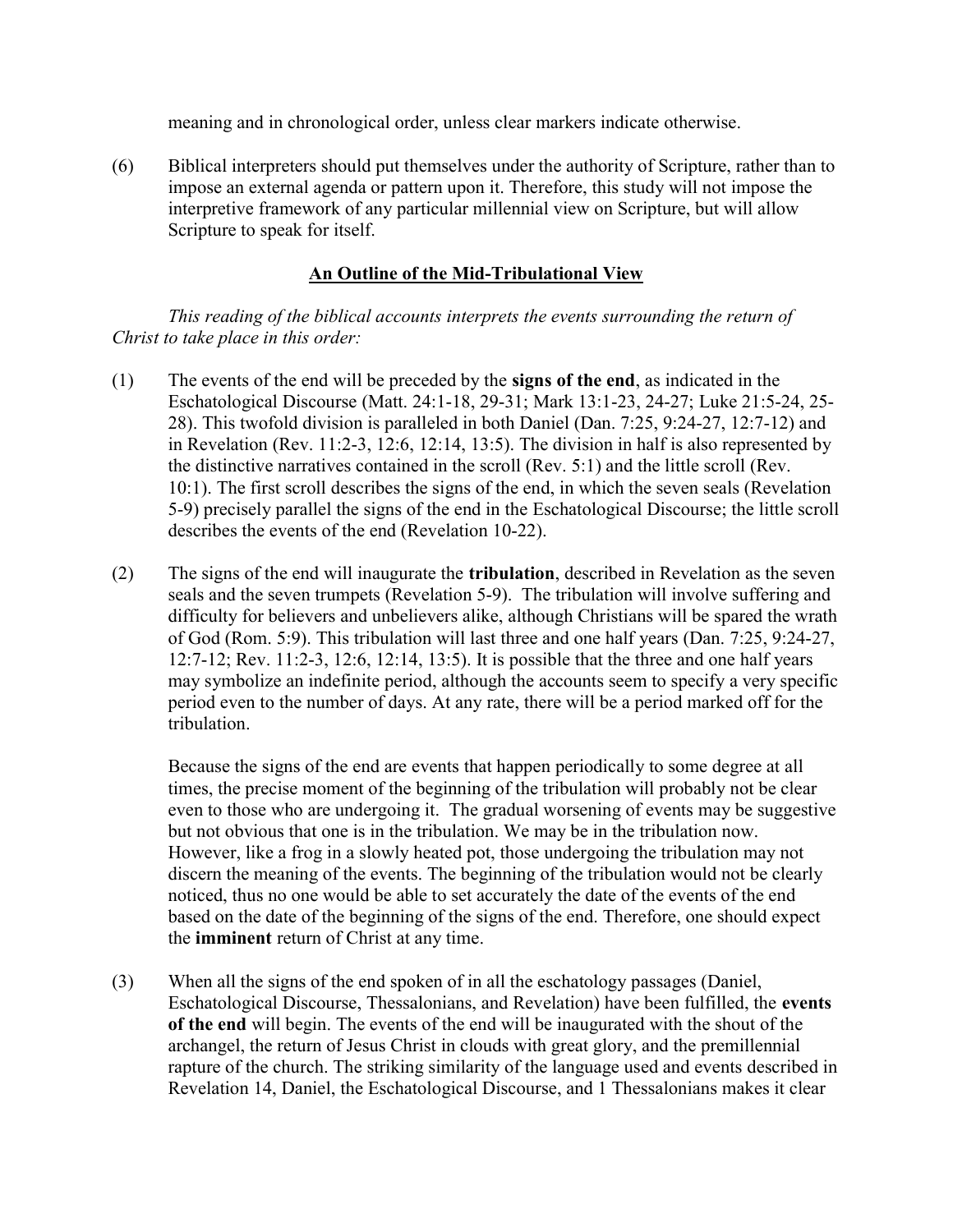that this is the scriptural locus of the rapture. $3$ 

- (4) While the saints enjoy their rest, the bowls of wrath will be poured out on the unbelievers who remain on the earth (Rev. 14:17-18:24). This is the Great Tribulation, which will have many similarities to the plagues which were poured out on Egypt before the exodus. The Great Tribulation will last the second three and one half years, a length of time which may be literal or symbolic.
- (5) After the Great Tribulation, Christ will come again in the second advent to establish His millennial reign, perform the final judgment, and usher in the eternal destinies of heaven and hell.

### Why Not Pre-Tribulationalism?

Mid-tribulationalists share in common many key beliefs with pre-tribulationalists:

- (1) Both views have a high view of the inspiration and authority of the Bible.
- (2) Both views affirm that believers will not suffer the wrath of God. Both midtribulationalists and pre-tribulationalists believe in a pre-Great Tribulation rapture (Rom. 5:9; 1 Thess. 1:10, 5:9).
- (3) Both views fit most naturally with a premillennial interpretation. Mid-tribulationalism would require adjustments to fit with any popular millennial view, however, it would require less adaptation to match up with premillennialism.

Mid-tribulationalism differs from pre-tribulationalism in the following key points:

- (1) Mid-tribulationalists affirm that it is a clear teaching of Scripture that although Christians will not experience the wrath of God, believers are not exempt from tribulation in this world (Matt. 5:11-12, 10:34-35, 24:1-31; Mark 13:1-27; Luke 21:1-28; John 16:33, 17:15; James 1:2-15; 1 Pet. 4:12-19). Mid-tribulationalism could be described as "posttrib, pre-great trib."
- (2) Mid-tribulationalists understand the overwhelming majority of Christ's teaching to apply to the church, not merely to Judaism. Hence mid-tribulationalists do not interpret Jesus' eschatological discourse (Matthew 24-25, Mark 13, Luke 21) as applying only to the Jews, as do some pre-tribulationalists. Equating the "elect" with only Israel in Jesus'

 $3$  Some mid-tribulationalists place the rapture at the sounding of the seventh trumpet (Rev. 11:15). They cite the evidence that in previous songs praising Christ, He has been described as "He who was, who is, and who is to come" (Rev. 1:4, 8; 4:8). Now the elders praise Him as "He who was, and is" (Rev. 11:17), suggesting that He has already come. The midtribulational view, by placing the rapture in Revelation 14, likewise takes this verse as an accurate indication that the events being described in the immediate context suggest the events surrounding the return of Christ.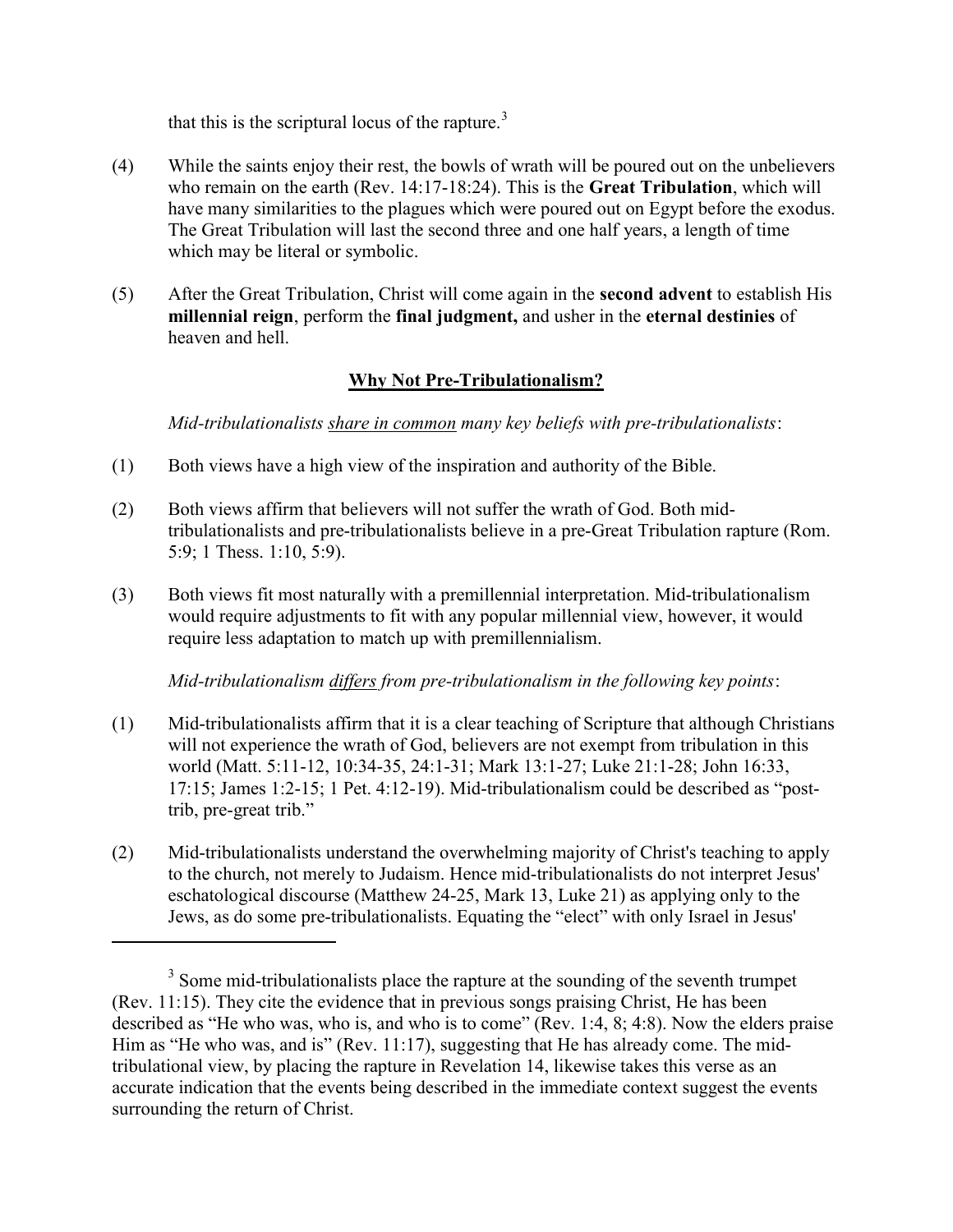teaching in the eschatological discourse (Matt. 24:22, 31; Mark 13:20, 27) is inconsistent with His teaching in other parts of the gospels where statements addressed to the disciples clearly had the broader intent of addressing the church (Matt. 16:18-19, 18:18-20, John 17:20). It is also inconsistent with Paul's equation of the elect and Israel with the church (Rom. 2:28-29, 8:33, 9:6-8, Gal. 3:2). Since Paul wrote his Epistles at about the same time as the Gospel accounts, it would seem logical that he used the terms in the same way the Gospel writers did. Thus the church is best understood as being included in those that the Lord in the eschatological discourse warns will experience tribulation.

- (3) Mid-tribulationalism provides a better explanation than pre-tribulationalism of the persistent pattern in Scripture of dividing the end times into two major sections. In the prophecy of Daniel, the seven weeks (years) are divided into two halves (Dan. 7:25, 9:24- 27, 12:7-12). There is a natural break in the chronological narrative of the eschatological discourse (Matt. 24:1-18, 29-31; Mark 13:1-23, 24-27; Luke 21:5-24, 25-28). George Eldon Ladd notes this distinction by describing the first section as the "signs of the end" and the second section the "events of the end."<sup>4</sup> George Beasley-Murray likewise distinguishes between the earlier "tribulation" and the later "parousia."<sup>5</sup> In Revelation, this division of time manifestly echoes the Daniel account (Rev. 11:2-3, 12:6, 12:14, 13:5). The division in half is also represented by the distinctive narratives contained in the scroll (Rev. 5:1) and the little scroll (Rev. 10:1). The first scroll describes the signs of the end (Revelation 5-9); the little scroll describes the events of the end (Revelation 10- 22). Such a unanimous verdict in all the key eschatological passages suggests a major division in the end time events for which pre-tribulationalism does not adequately account.
- (4) Mid-tribulationalism provides a better synoptic account of all the relevant eschatological passages, as the chart provided suggests, than does pre-tribulationalism. Midtribulationalists do not read the rapture event into Rev. 4:1, as do many pretribulationalists. The context of Rev. 4:1 contains none of the signs prophesied by the Old Testament prophets and by Jesus Himself. Where are the wars and rumors of wars (Matt. 24:7, Mark 13:7-8, Luke 21:9-11) in the context of Rev. 4:1? Where is the persecution (Matt. 24:9-14, Mark 13:9-13, Luke 21:12-19)? Where are the earthquakes and other dramatic upheavals in nature? Where is the removal of the one who restrains (2 Thess. 2:6-7)? Where is the sound of trumpets (1 Cor. 15:52, 1 Thess. 4:16)? Where is the preaching of the gospel to all nations (Matt. 24:14, Mark 13:10)? Where is the coming of the archangel with a shout (1 Thess. 4:16)? Where is the coming of the Son of Man in clouds with great glory (Dan. 7:13-14, Matt. 24:30, Mark 13:26, Luke 21:27)? None of these predicted events is present in Revelation 1-3, but every one of them is present in the immediate context leading up to Revelation 14: war, famine, and persecution (Rev. 6:1-11); dramatic upheavals in nature (Rev. 6:12-17); the sounding of

 ${}^{4}$ George Eldon Ladd, A Theology of the New Testament, rev. ed. (Grand Rapids: Eerdmans, 1993), 201.

<sup>&</sup>lt;sup>5</sup>See Moo's perspective in "The Case for the Posttribulation Rapture Position," in *The* Rapture, ed. Richard Reiter, 177.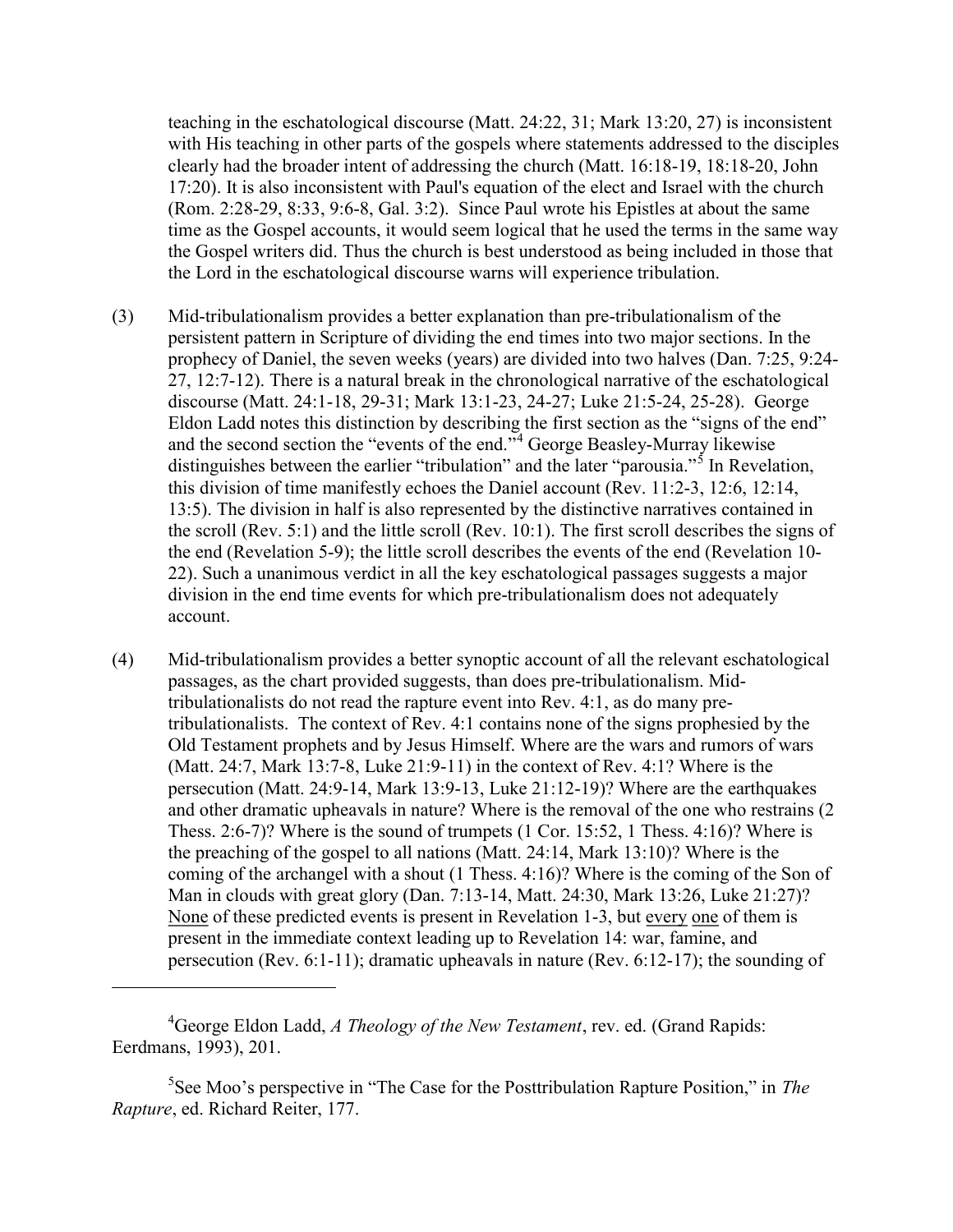trumpets (Rev. 8-9, 11:15-19); the preaching of the gospel to all the earth (Rev. 11:1-14); the archangel coming with a shout (Rev. 12:7-12, 14:15); the restraint or removal of the one who restrains (Rev. 12:12, 20:2); and the coming of the Son of Man in clouds with great glory (Rev. 14:14).

Furthermore, Rev. 14:14-20 contains the symbolism of reaping absent in Rev. 4:1. Rev. 14 has two reapings: one for the saved (Rev. 14:14-16); and the other for those bound for wrath, utilizing the vineyard language which is consistently used in Scripture for judgment (Rev. 14:17-20). One could thus say that although many pre-tribulationalists claim to have an exalted view of the inspiration of Scripture and a rather literal and chronological hermeneutic, placing the rapture at Rev. 4:1 is at least highly symbolic. Scriptural warrant is lacking to place the rapture at Rev. 4:1, because it does not fulfill the signs of the end predicted in Holy Scripture. Understanding the rapture as being described in Rev. 14 is more consistent with the hermeneutical principle of interpreting Scripture by Scripture.

(5) The radically futurist interpretation of Revelation made by pre-tribulationalists makes the book of Revelation have virtually no meaning to the people of its day. Pretribulationalists view only the first three chapters of Revelation as taking place in the era of church history, little of which related to the first-century church. What hope did those distant future events offer to John suffering exile on Patmos or to the other believers undergoing excruciating persecution? Pre-tribulationalists tend to make the same hermeneutical mistake regarding Old Testament prophecy and the book of Revelation: their interpretation is so futurist it robs any real meaning of the message delivered to people in that time. If God's message offered hope primarily for people many centuries later, what hope did that offer to people centuries earlier? Why would God give them a message not relevant to them?

## Why Not Post-Tribulationalism?

Mid-tribulationalists and post-tribulationalists share in common the following beliefs:

- (1) Both views share a high view of the inspiration and authority of Scripture.
- (2) Both views are easily adapted to some varieties of premillennialism, especially historical premillennialism.
- (3) Both views affirm that believers must go through a period of tribulation.
- (4) Both views reject the radical division of the church and Israel propounded by some pretribulationalists.
- (5) Both views reject the radical futurist placement of the rapture in Rev. 4:1.

Mid-tribulationalists differ from post-tribulationalists on the following points: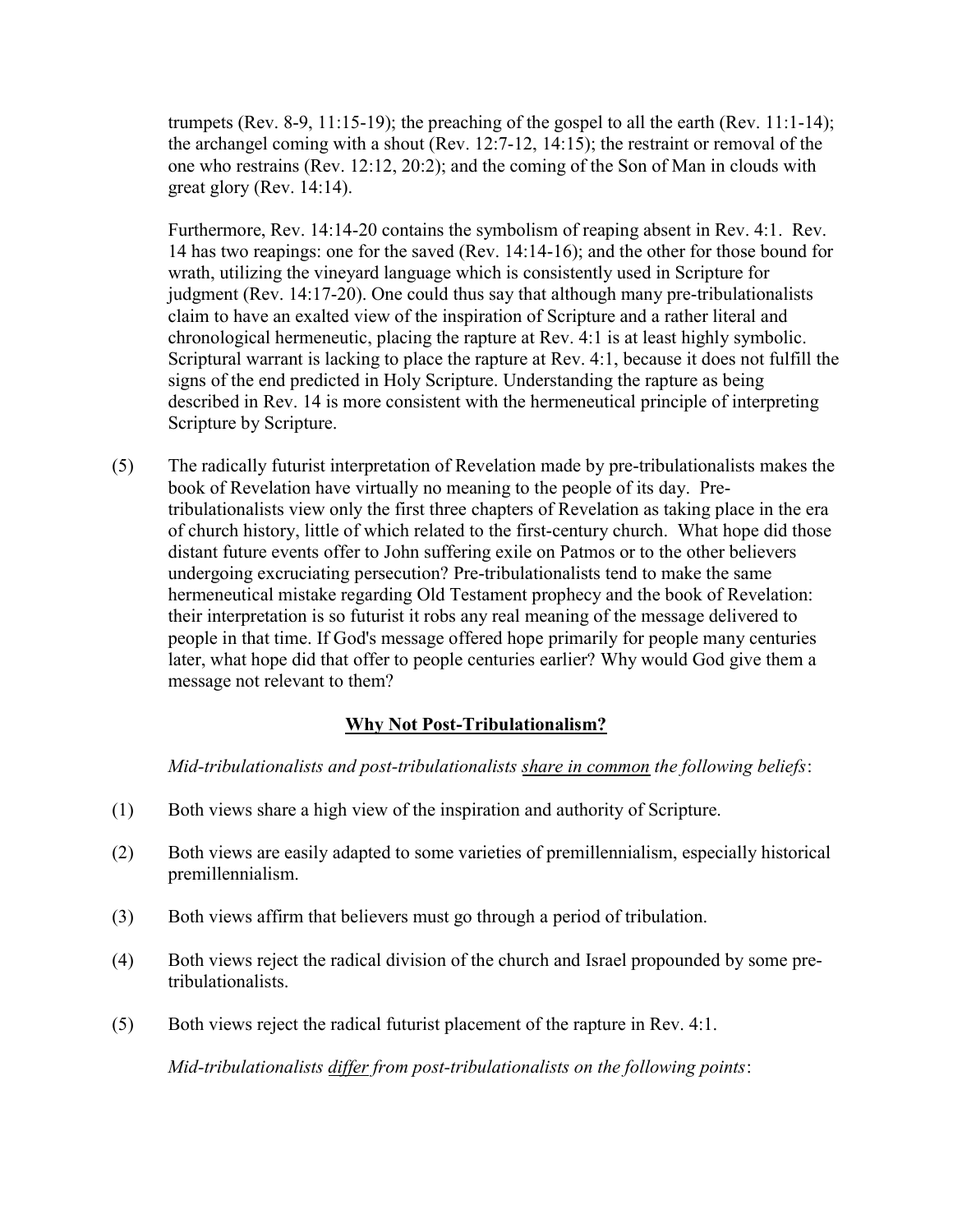- (1) Mid-tribulationalism affirms the clear scriptural teaching that believers will not suffer the wrath of God (Luke 21:36; Rom. 5:9; 1 Thess. 1:10, 5:9), while post-tribulationalists affirm that believers will suffer being on earth while God's wrath is poured out. While Scripture allows that believers will undergo *tribulation* ( $\theta \lambda \varnothing \psi c$ ) simply by virtue of being a Christian in this world (John 16:33), believers will not suffer the *wrath* ( $\notin$ ργή) of God (Rom. 5:9, 1 Thess. 1:10, 5:9). The word θυμός (outburst of anger or wrath) is used nine times in the book of Revelation; in each case nonbelievers (not believers) are the object of this wrath (Rev. 14:8, 19; 15:1, 7; 16:1, 19:15). Likewise, the word  $\notin \rho\gamma\gamma$ (settled wrath) is used of God twenty-seven times in the New Testament; in no case are believers the object of this wrath. However, of fifty-five times the word  $\theta \lambda \varnothing \psi$ ις (tribulation) is used, forty-seven times this is an experience to be endured by believers. Scripture thus draws a clear distinction between tribulation and wrath. Posttribulationalism does not adequately account for this distinction.
- (2) Mid-tribulationalism offers a better account of the scriptural division of the events of the end times in two halves than does pre-tribulationalism. Post-tribulationalists, like pretribulationalists, ignore or gloss over the precise language separating the signs and events of the end into two distinct periods.
- (3) Mid-tribulationalists take the rapture mentioned in 1 Thessalonians 4 as a distinctive event, while post-tribulationalists view it as merely synonymous with the second coming of Christ. Since Scripture affirms that believers will not suffer the wrath of God, as explained above, the rapture is a logical necessity as well as a scriptural promise. Midtribulationalists claim the promise of Rev. 3:10: "Because you have kept my word of patient endurance, I will keep you from the hour of trial which is coming on the whole world, to try those who dwell upon the earth." Furthermore, Rev. 7:14 speaks of saints coming "out of the great tribulation." Both passages refer to believers coming "out of"  $(f_{\mathcal{K}})$  the trial of the great tribulation. What could these passages possibly mean, if not to suggest that believers will be taken out of this world during the time of great tribulation? Furthermore, the return of Christ in Scripture is not only for the saints but with the saints (Jude 14-15, Rev. 19:11-16). This would suggest that the saints were with Him in heaven.

 The chart which follows this paper details a chronological, synoptic account of all the major Scriptures dealing with eschatology. This synoptic account of the signs and events of the end provides the most direct scriptural warrant for the mid-tribulational view.

#### Conclusion

 On the basis of the scriptural texts in the chart below, it seems evident that Revelation 14 is the appropriate scriptural locus for the return of Christ for believers. Only mid-tribulationalism adequately takes into account the sharp division in time emphasized in all the major eschatological passages. Mid-tribulationalism appears to provide the most synoptic account that best harmonizes the chronological pattern in Scripture of all the signs of the end and events of the end prophesied in the major eschatological passages. On the basis of this argument, given our limited knowledge, a mid-tribulational rapture of believers appears to be most consistent interpretation of the scriptural accounts. However, none of us knows the day or the hour of the